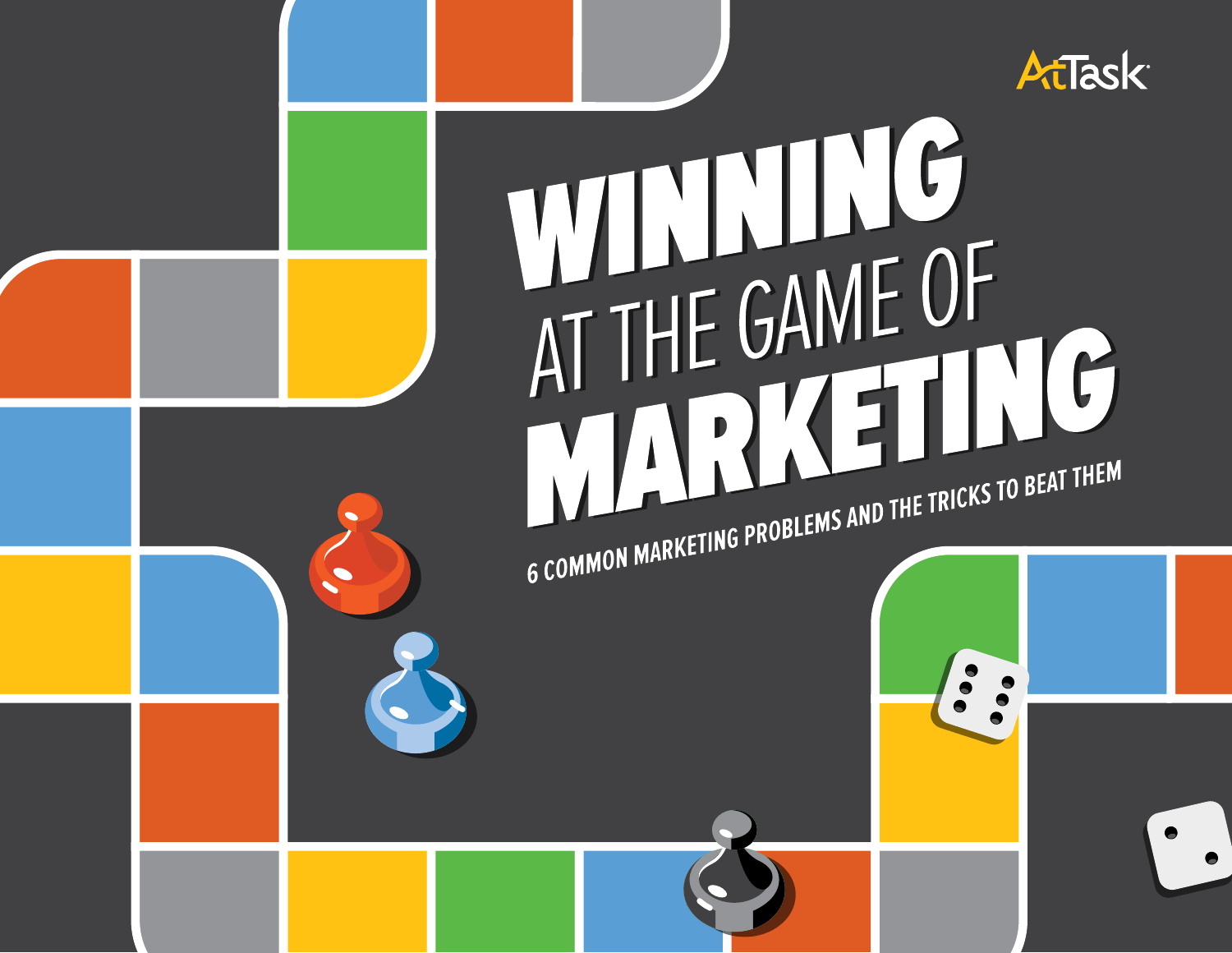

## CHANGE THE GAME

When you started the game of marketing, you had brilliant ideas and the work ethic of a warrior. You felt undefeatable. Now, you are tired, frustrated, and overwhelmed.

Like a real-life board game, you can get sent backward, move ahead, or lose a turn at any moment in the world of marketing. Often, unpredictability and chaos abound, making work more a game of chance than strategy. While the project goals and individual tasks may change, the process stays the same—hold a kickoff meeting, develop a plan of attack, assign tasks, and set a completion date. Then, roll the dice and hope for the best.

There is a way to change the game. In this ebook, you will learn six key strategies to eliminate work chaos and gain control of the board. No more rolling the dice. It is now a game of chess, where creativity and strategic execution are the keys to winning.

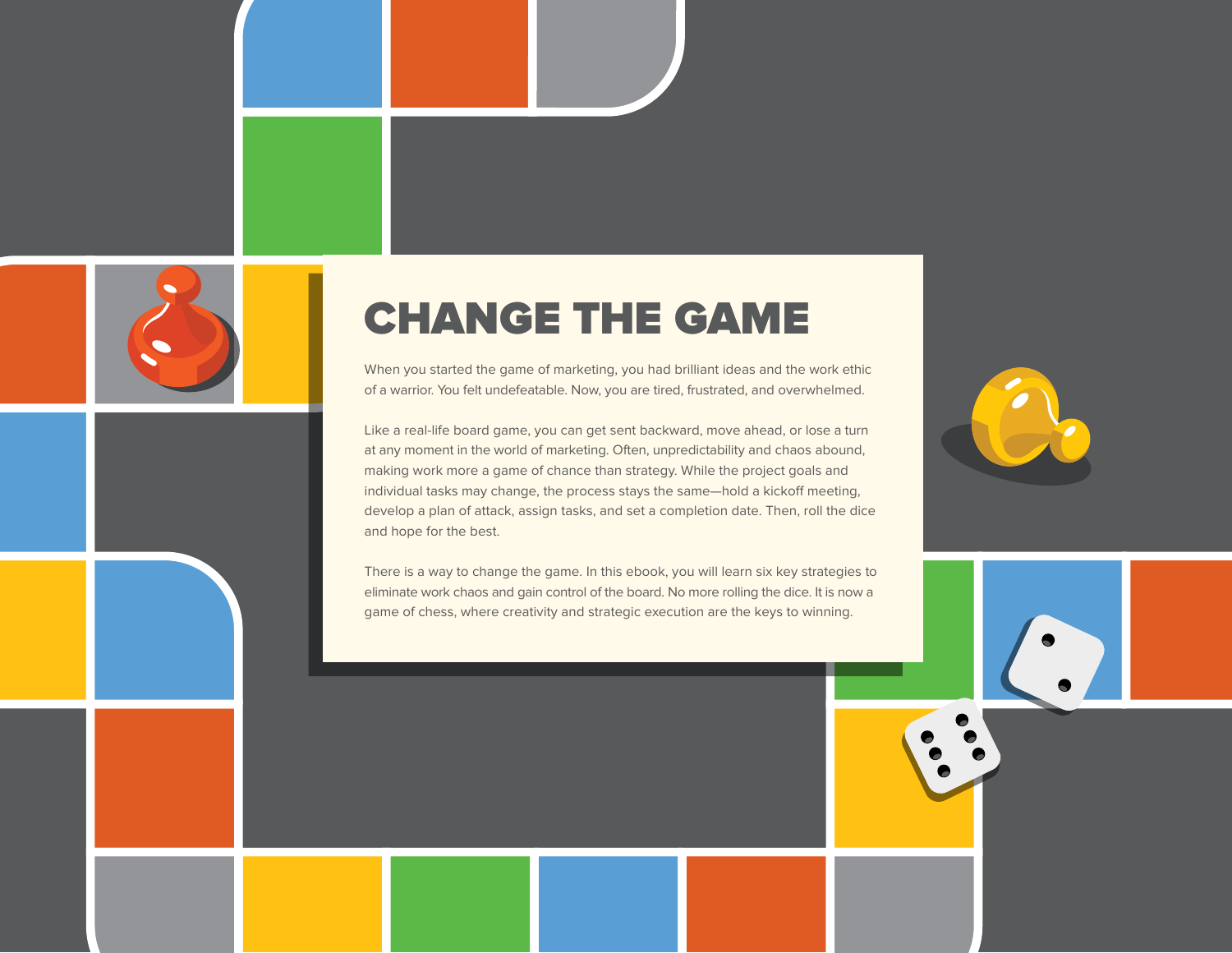## ATTACK OF THE WORK REQUESTS

**The Challenge:** Requests for work are coming at you from every direction—email, meetings, hallway conversations, sticky notes, phone calls, and text messages. You make spreadsheets. You write lists. But in the constant barrage, you can't keep track of it all. Even prioritizing your work to achieve the highest level of success is difficult to do.

### **Long on ideas, short on time FIFO – First in, favorite out**

As a marketer, you are creative by nature and have an abundance of great ideas, but not enough time to see every idea through to fruition. Your resources and budgets are limited. This means that new ideas need to be vetted for their ability to meet strategic objectives, rather than just their "wow" factor.

Your next challenge, then, is figuring out how to prioritize work to achieve strategic objectives. Of course, everybody thinks their request should be your top priority. And if you push out one deadline in favor of another, it could have a domino effect on the deadlines of downstream activities.

With new work requests coming at you every day, you try to defend yourself, but you don't know where to start. So you start with your favorite task, the easiest to complete, the ones with the loudest stakeholders, or even those from your favorite person. Maybe you spin the wheel and see where it lands.

This is not necessarily the work that needs to be done in order to meet the marketing team's goals. Once more, you've rolled the dice and lost. In the end, you're buried in requests and working nights and weekends to make everyone happy.





OF PEOPLE WORK MORE HOURS THAN PAID.



You didn't establish a request management process and were overwhelmed. **LOSE TWO TURNS WHILE YOU CATCH UP.**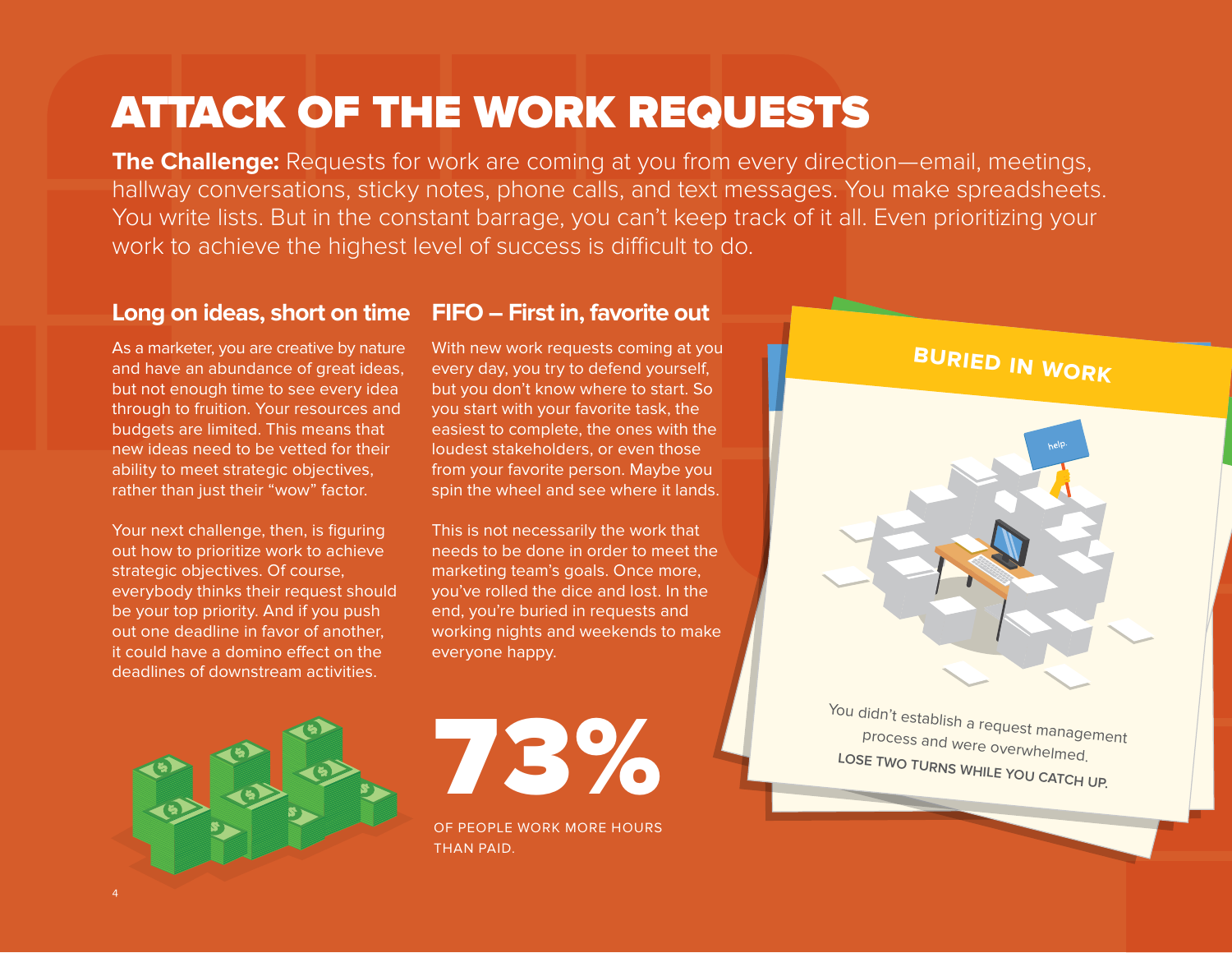## DOMINATE THE WORK REQUESTS GAME

**How to:** Conquer this challenge by getting on top of the overflowing pipeline of requests. You will be rewarded with extra time, happier resources, and more successful projects.

### **Centralize request management**

Choose one place to accept and manage requests and stick to it. This becomes the single source of truth for all marketing activities. The penalty for going around the system is that the new request won't be heard.

#### **Provide resource visibility**

Before you consider any requests, you should be able to check your availability and that of others. Having access to resource skills and schedules will help better target new work availability and filter through the barrage of requests.

### **Align to business goals**

Every new request should align with business goals that are part of strategic initiatives. This weeds out ideas that are cool for the sake of being cool from ones that contribute to business goals directly.

### **Understand tradeoffs**

New work requests don't wait for current tasks to be finished. These, often urgent, new requests can interrupt work in the pipeline causing unnecessary delays. When considering a new request, it's imperative to understand the tradeoffs and downstream work impacts.

### **Empower workers**

Every team member needs to be able to say "no" when the request is not aligned with strategic objectives, won't turn out acceptable ROI, or requires more resources than what are available. Make sure team members have enough visibility into the request to make that decision.



#### **Conquering work**

You now have total visibility into your work. You accelerated your marketing process.

**MOVE AHEAD 10 SPACES.**

*"Until we can manage time, we can manage nothing else."*

**–Peter F. Drucker**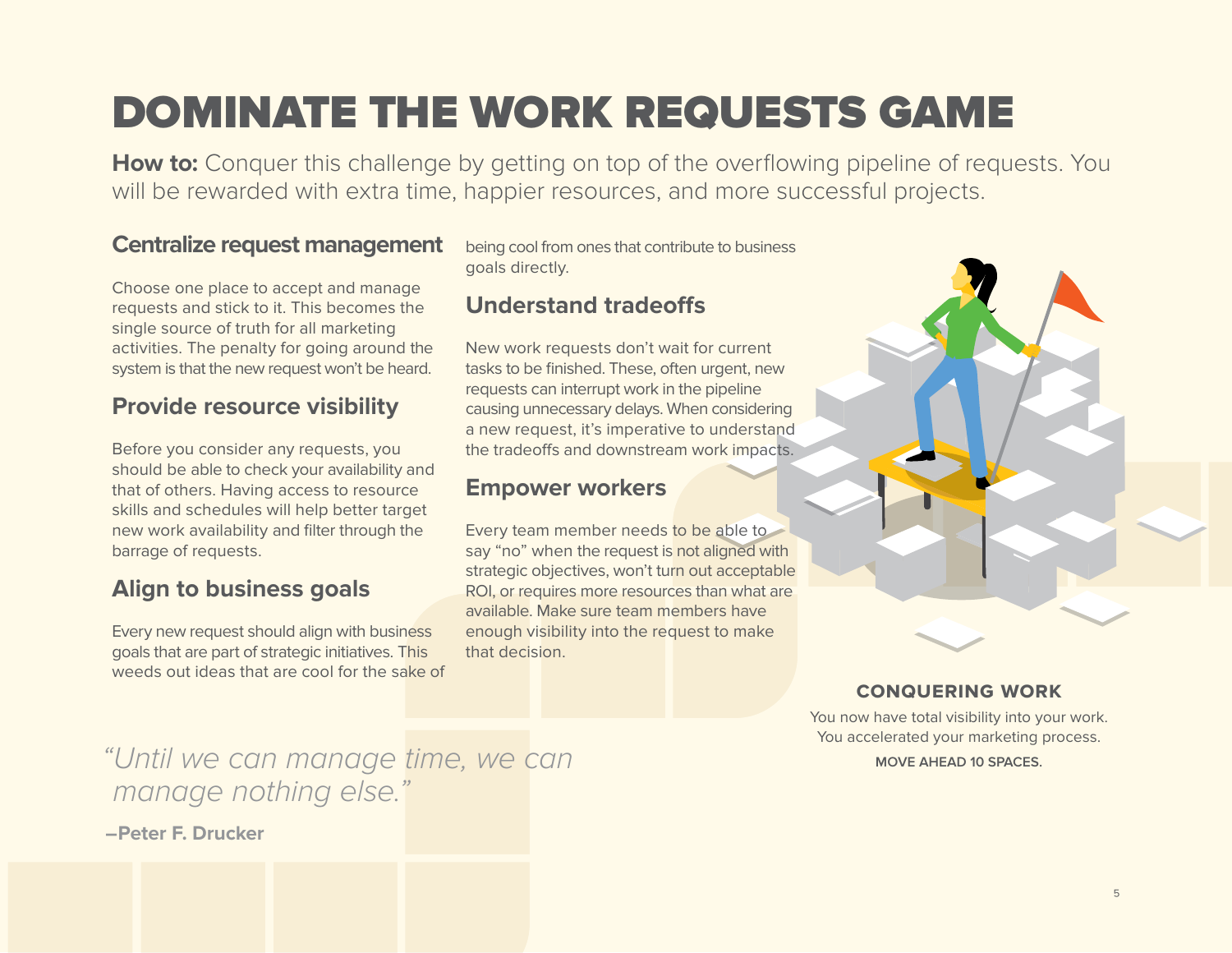## SPINNING PLATES MAYHEM

**The Challenge:** Marketing activities can generate more work than there are hours in a day. You're spinning one plate, then two, then three. You're a good multi-tasker, but when you get up to six, the plates start to wobble. You're starting to find out there is a limit to how much work you can handle.

### **It's all fun and games until someone drops a plate**

There are campaigns and creative briefs, research and advertising the list goes on. There is always far more work to do than hours and people to do it all. Even a high-energy person reaches a point where things begin to fall through the cracks.

A simple campaign is composed of a number of tasks and steps, and involves multiple people. But simple quickly becomes complex when it's just one of your many spinning plates.

In addition to the other work you're doing, you are also involved in a marketing research study and writing the content

for a landing page. To save time, you skipped creating a plan for the campaign—you've done this so many times you could do it in your sleep. But, with so much going on, you forgot some key steps that require lead-time. Now your plates are beginning to crash.

You used to love marketing. Now you're too busy asking for favors, begging forgiveness, working nights and weekends, and rethinking your career path. So much for marketing being fun!

**a 2012 survey by compsych shows that 63% of workers have high levels of stress, with extreme fatigue/feeling out of control and 36% of workers** 

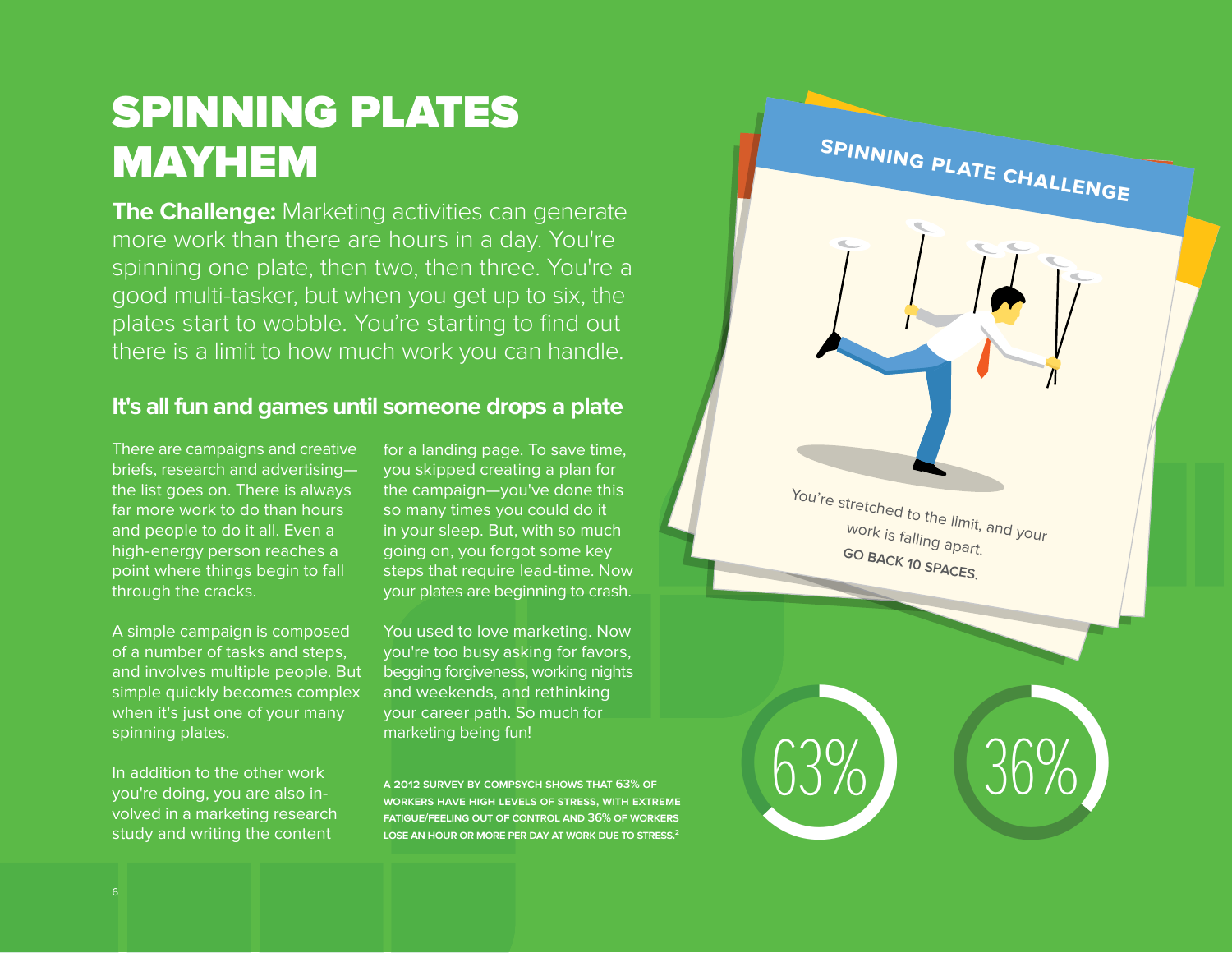## MANAGE YOUR PLATES AND SPIN EFFICIENTLY

How to: The best way to excel at the Spinning Plate game is to develop consistency in your technique. For marketing, that means using a process that ensures every task and every resource is identified the same way every time, whether it's a trade show booth or an email campaign.

### **Achieve consistency**

Although it may seem counterintuitive, taking the extra time to create and follow consistent processes will actually save time in the long run. With so many activities being done by so many different people, consistent processes will ensure that work gets done the right way every time. The added benefit is that everyone knows what is expected from writers, designers, approvers, etc. When they know where they are needed, they can plan their own work more efficiently.

#### **Reap rewards**

By requiring templates and timelines to be used with every request, you can save time by automating repetitive tasks. Additionally, you can more accurately forecast the time needed for each marketing initiative or campaign and be sure nothing gets missed. Be sure to consider holidays, vacations, and company events when planning. Then, roll up each request into a master calendar that shows all deliverables, deadlines, and owners to uncover any issues or constraints. As you improve these templates over time, you will eventually create your own marketing best practices.

### **Develop standards**

The best way to be consistent is to create standard templates and timelines that everyone can follow. Outlining the steps and resources needed for every marketing activity will ensure that you haven't missed critical tasks or done them in the wrong order. Once a template contains all the necessary tasks in the correct order, add timeline thresholds needed to complete each step.

**in 2013, organizations with successful work performance measures (on time, on budget, and goals met) are almost three times more likely than organizations with poor work performance to use standardized practices throughout the organization, and have better outcomes as a result. 3** 3x

**Your marketing materials are on time, on strategy and always wow (not to mention drive business).**

TIME

**BUDGET** 

GOALS

**Take an extra turn.**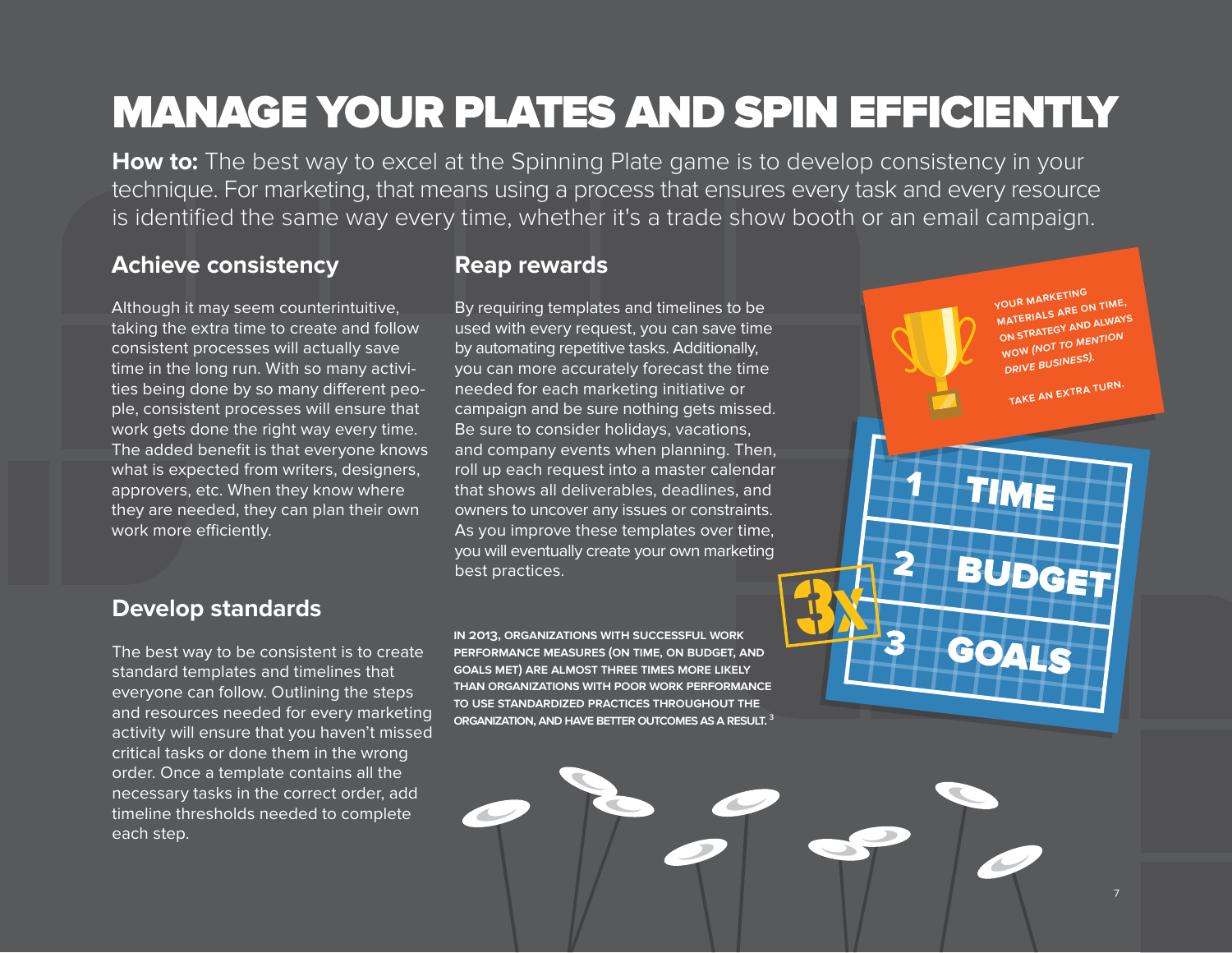## RED ROVER, RED ROVER, SEND YOUR BEST RESOURCE ON OVER!

**The Challenge:** You need to find a creative resource quick! But, resources are limited, budgets are tight, and everyone is busy. You must figure out how to get what you need without upsetting the applecart.



You've run out of resources and now have to beg, borrow and steal.

## **or priorities**

You need a resource, but you have no idea what everyone is doing or whether they have time to work on your request. So you beg, borrow, and steal your way into queues, with little care for what may have been ahead of your work or the business impact. You just know that you need your work finished. it could have a domino effect on the deadlines of downstream activities.

You're not the only player in this game. At the same time, your resource is both being courted with cupcakes by another team member and being asked for help from another player with a big title. EXT RESOURCES<br> **ELAT RESOURCES**<br> **enough time to get their work done.**<br> **e** and being asked for help from<br>
another player with a big title.<br> **enough TIME TO GET THEIR WORK DONE.**<br> **enough TIME TO GET THEIR WORK DONE.**<br> **EN** 

### **No visibility into resources Shifting work can be risky**

In marketing, there are seemingly endless levels of company, team, and individual priorities. These may be based on direction from the top, project timelines, or even emergencies. Needless to say, everyone in marketing is busy!

It's a fine balancing act to keep your resources happy and still get them to do what you need. If you're not careful, deadlines and budgets will get missed and, pretty soon, you'll have stressed out resources who won't stick around for long.

**GO BACK TO START. 66% OF WORKERS SAY THEY DON'T HAVE 66% OF WORKERS SAY THEY DON'T HAVE**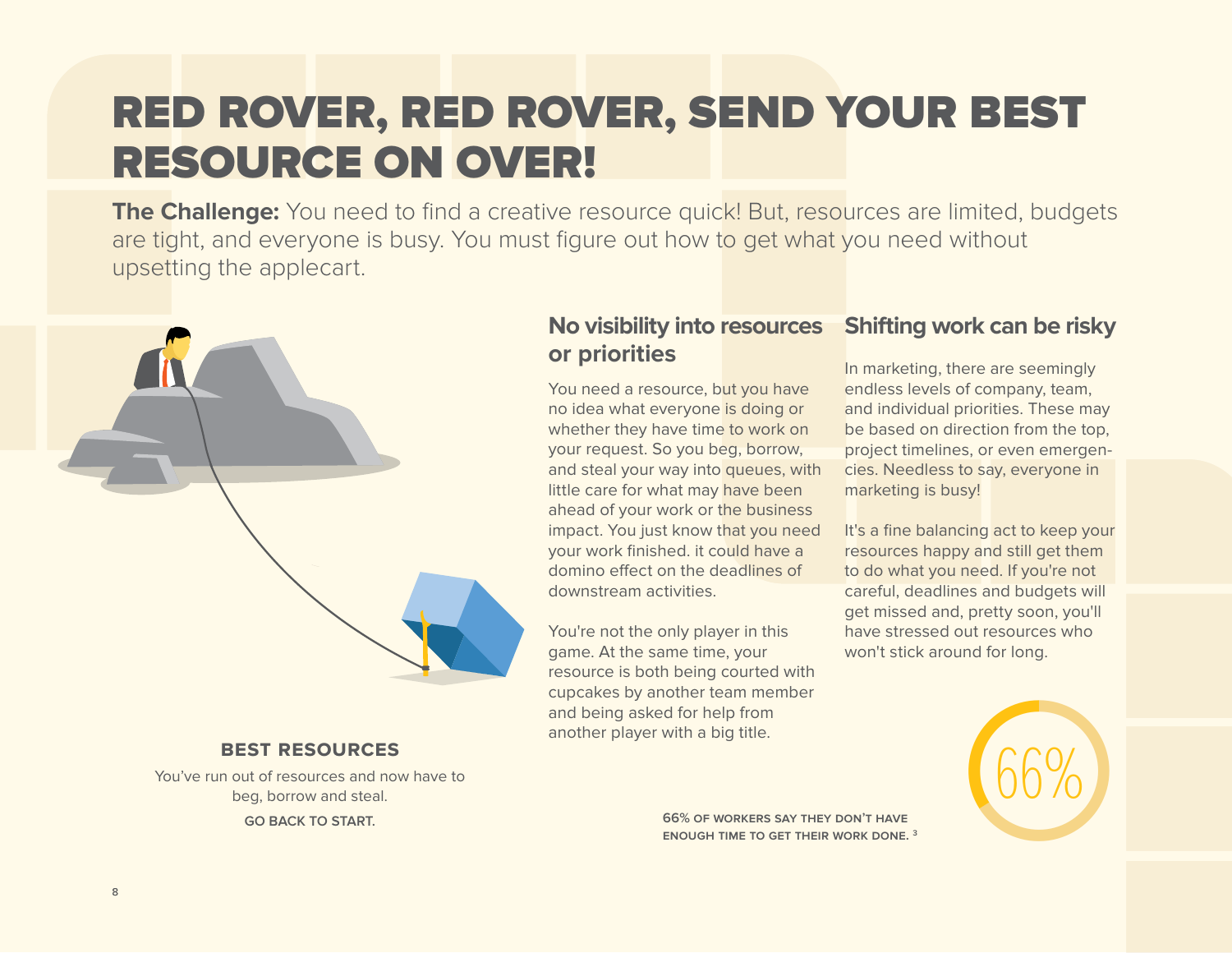## REDUCE STRESS AND WIN RESOURCES

The way to win the hearts and time of your resources is to make sure they feel they can control their workload. The secret is to keep them stress-free so they can be productive.

#### **Reduce the busy work**

Your resources have enough to do without having to spend time on non-productive work. Keep them focused on what they do best and not on fielding last-minute requests and questions about schedules.

Start by establishing a streamlined request management process to ensure that work is initiated the right way. This will reduce the stress that comes from work interruptions.

### **Understand the urgency of every request**

Not every new work request requires an offering of cupcakes. You need to know which requests can slip when last-minute, emergency requests, such as a breaking press release, come into the pipeline. That requires a solid understanding of priorities and deadlines for every existing deliverable and those new ones being requested.

### **Provide visibility into commitments**

No one wants to create additional stress, but sometimes you have no other way to find out if a resource is available than to interrupt and ask. And, if that information isn't shared, resources end up getting asked that question over and over.

Make sure you have a way to communicate to the team what everyone is working on and if they have any available bandwidth.

#### **Allow resources to be people too**

Theoretically, there are eight hours in a workday. Realistically, no one works eight hours non-stop. Aside from lunches and bathroom breaks, today's workers, especially the creative marketing types, need time for brainstorming. Today, 30% of workers have no time at all for thought and reflection during their day. Build padding into all of your resource schedules to account for worker down time.

### **Job well done**



Instead of begging for resources, you're rewarding work done well and on time. **MOVE AHEAD 15 SPACES.**

#### **Employees who report being happiest at work:**

- *Stay twice as long in their jobs*
- *Spend double their time at work focused on what they are paid to do*
- *Take 10 times less sick leave*
- *Believe they are achieving their potential twice as much 6*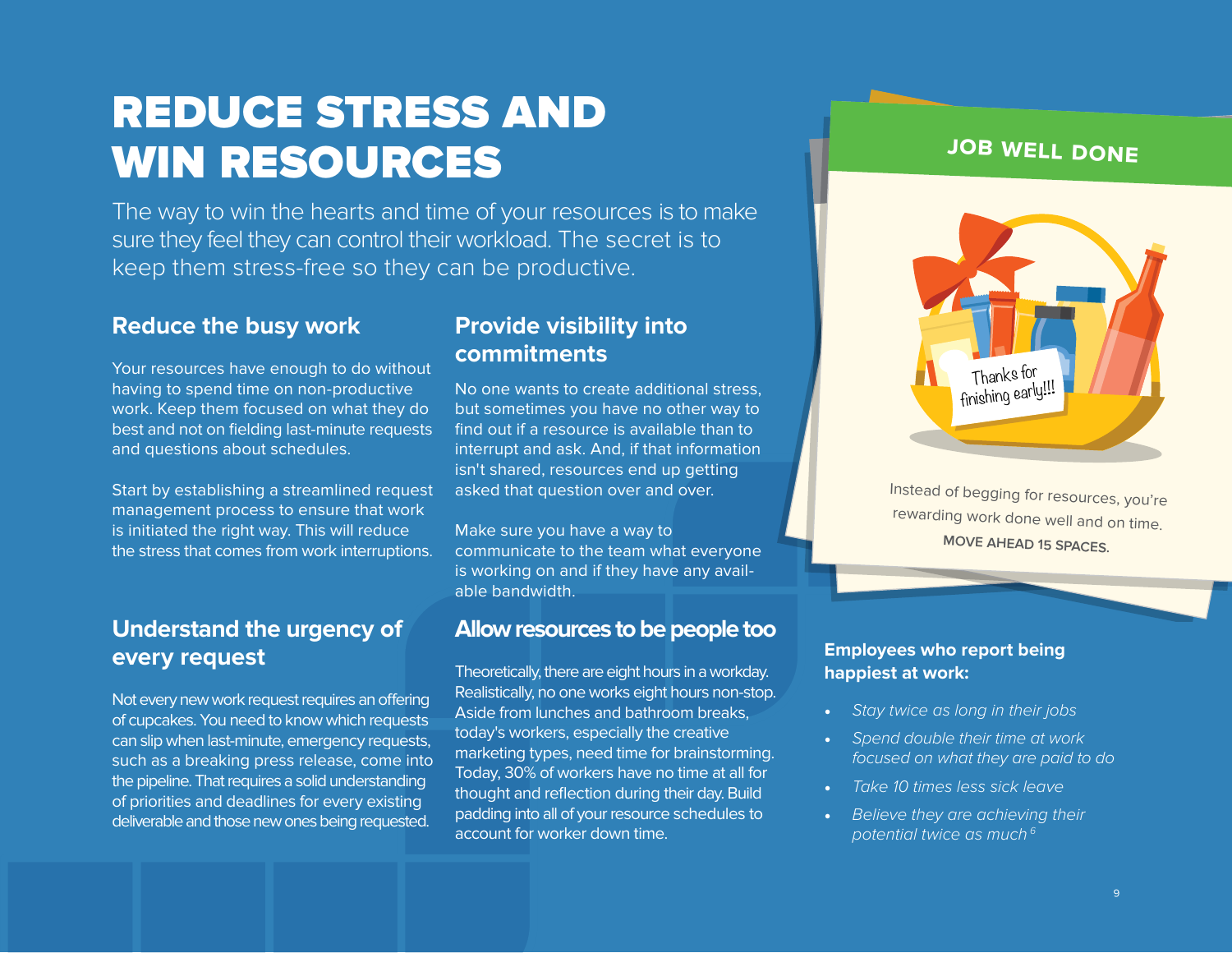## GET A CLUE ABOUT YOUR WORK STATUS

**The Challenge:** Everyone in marketing is busy and what they're working on is a mystery. Solving the mystery requires communicating who's doing what, where, and when. It's not easy to do when communication and collaboration systems aren't working.

### **Who's doing what?**

Walk into any marketing department and you'll instantly feel the buzz of activity. Phones are ringing. Keyboards are clacking. People are heading to meetings. It's a busy place. Everyone is working hard, but do you know what they are actually working on?

The marketing leadership is waiting for your weekly status report. But getting status updates from everyone is like herding cats. You've tried sending email and asking for updates. You will either never get them or statuses will change before the day's end. You've also tried holding standing meetings, but key people miss them due to conflicts or because it interrupts critical work time. Again, you get incomplete and often inaccurate answers that you have to go back and enter into a spreadsheet to email up the chain.

You really don't have a good handle on what anyone is doing at any given moment. You struggle to inform downstream resources when work will be coming.

When the boss asks about getting resources for a new project, you have a hard time knowing when anyone really might be available.



**on average, two in five projects do not meet their original goals and business intent, and one-half of those unsuccessful projects are related to ineffective communications. 7**

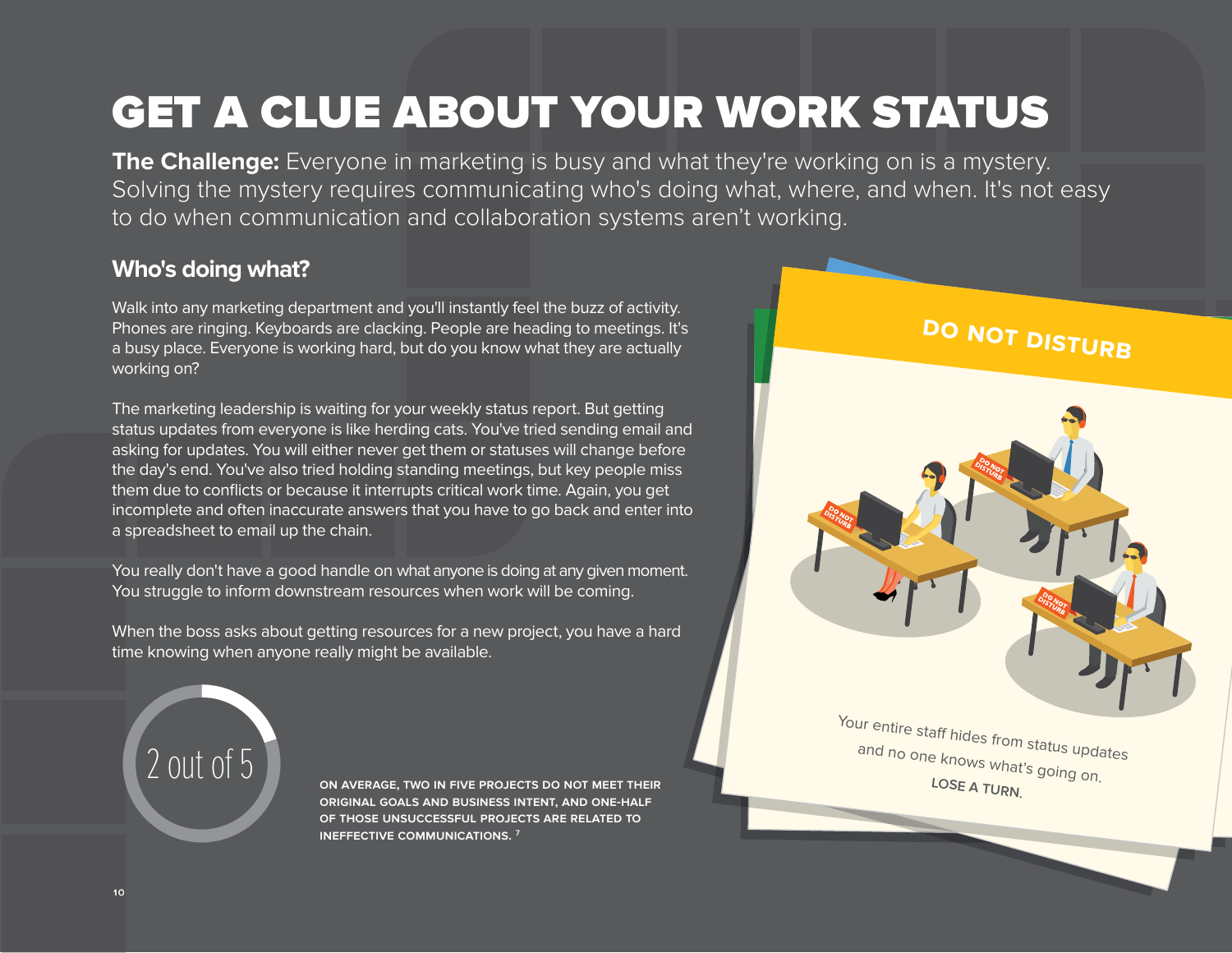## SOLVE THE STATUS MYSTERY

**How to:** To win at managing work, you need to know what different resources are doing and what tasks are behind schedule in order to take appropriate actions. With activities changing all the time, you need to have access to statuses in real-time.

### **Reduce the resistance**

Create a centralized system that lets users collaborate on deliverables, review requests, check statuses, and communicate from a single location. This reduces the disparate email chains, deleted voicemails, and forgotten hallway conversations eliminating information overload.

Standardize what you need to communicate and to whom. Keep update requests to a minimum by asking team members to provide them based on the criteria, frequency, and content you've established.

#### **Make status a value-add**

When people miss your meetings and don't respond to email, it may seem like they don't value your communication. Maybe they don't! Sitting through an hour long status meeting only to provide a two-minute update is definitely not valuable.

Use a centralized system to allow team members to quickly update their task status, review the status of other tasks, and respond easily with feedback. When the members of the organization can easily update and access information about work requests and tasks, they are more likely to do it.

### **Provide customized communication**

Different stakeholders have different things they need to know at different times. Management may need budget information. Staff needs to understand what is coming and when. Campaign managers need to be able to use data from one campaign to more accurately estimate another.

When asking for and providing work updates, you need to provide access to information that gives users what they require. Take the time to learn what your stakeholders' needs are.

**increase in finishing projects within budget.** 

### **Work statuses**



Status updates are automated, freeing you to focus on strategic work. **ROLL AGAIN FOR AN EXTRA TURN.**

**EFFECTIVE COMMUNICATIONS IS ASSOCIATED WITH A 17%**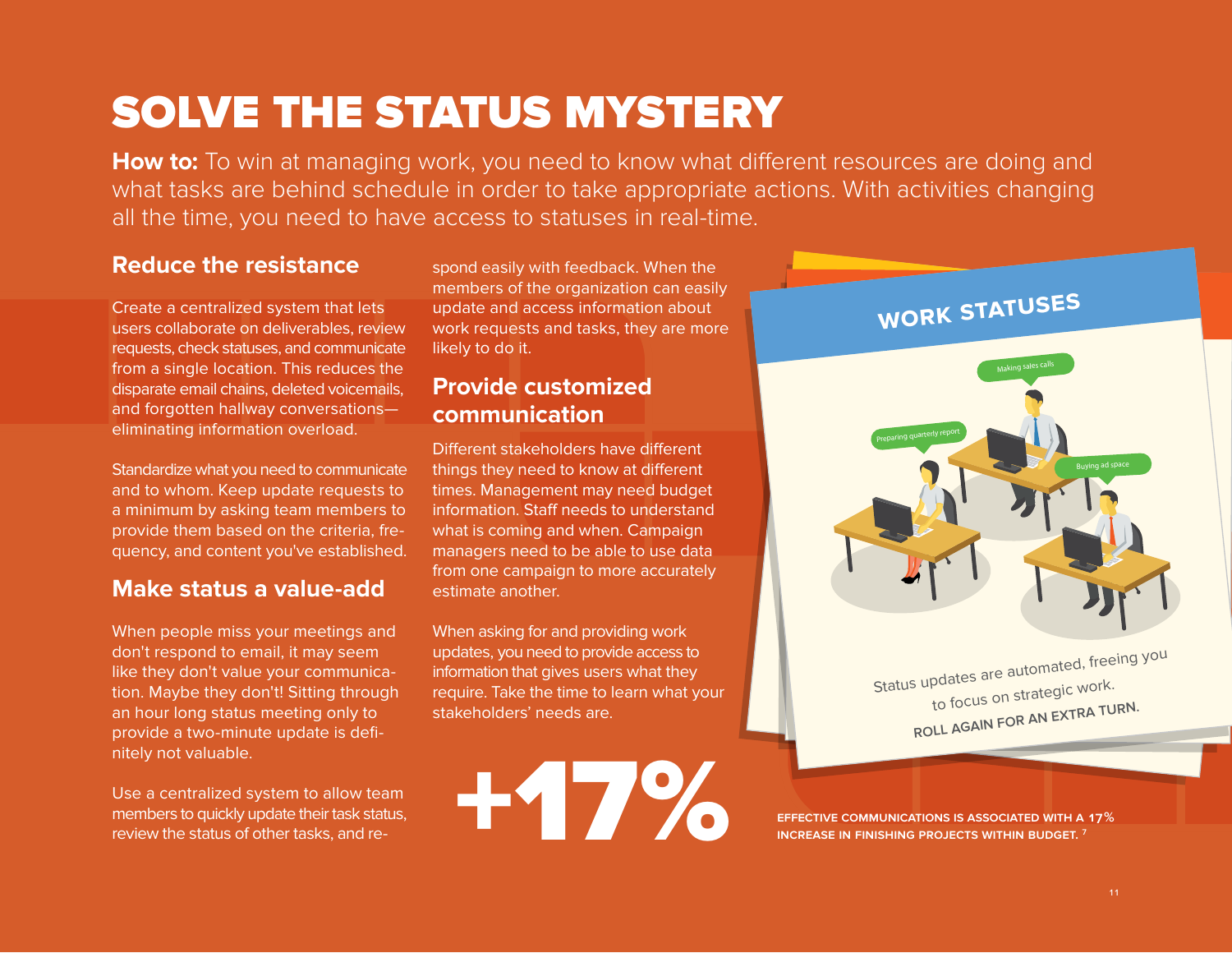## MOTHER MAY I GET YOUR APPROVAL?

**The Challenge:** Working on marketing initiatives can be a series of starts and stops. Because the accuracy of the message is so critical, there are several approval steps along the way. That means having to hunt down and tie up approvers to try to meet deadlines.



### **The trouble with creative reviews**

Just about everything that goes through a marketing department needs to be approved by someone, from project plans and budgets to creative content and graphics. A lot of what marketing does is customer facing, even public-facing. Getting things right is essential.

The approver list often consists of multiple people including senior management, legal, and outside agencies—people who are so busy they can hardly keep up with their own tasks, let alone your approvals.

You try sending an email of the documents you need approved, but you get no response. When you see them in the hallway, it seems like they duck away. You print off copies and drop them at their desk with a sticky note attached that says, "I need these approved ASAP!" You don't see any signs of life, though. Are they on vacation?

One more drive by and you see your approver having a meeting in their office with the door closed. Desperate, you sit outside and wait!

No doubt about it. Tracking down and getting approvals is no easy task. It takes time, which can translate into high internal resource costs and rush fees. The alternative of skipping approvals can create legal and financial risks.

*"Chains of habit are too light to be felt until they are too heavy to be broken."*

**–Warren Buffet**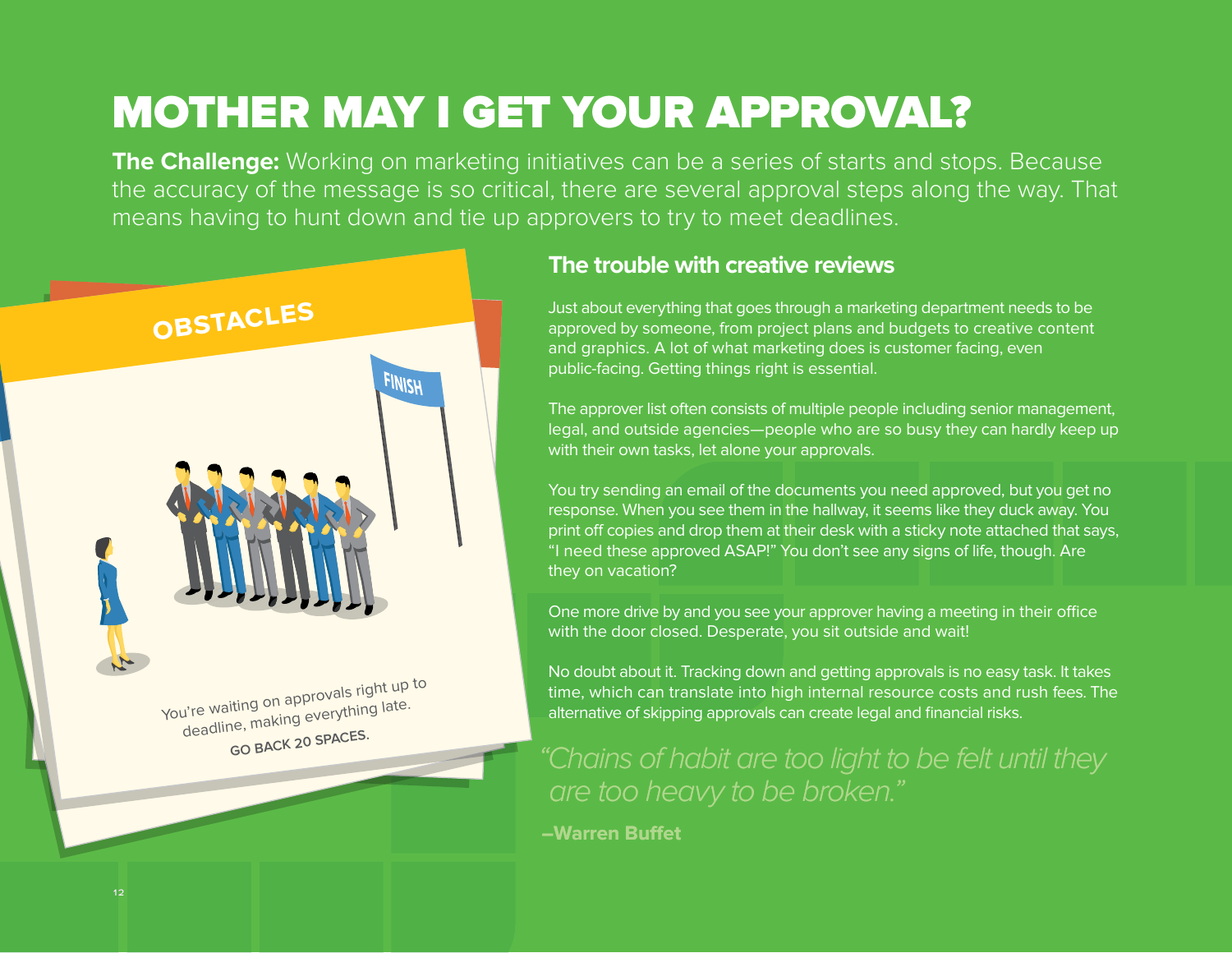# YES, YOU MAY!

**How to:** Effective approvals follow timely, structured reviews throughout the marketing workflow, from concept to production. Make getting approvals quick and efficient by standardizing and automating the process. Then, instead of stalking approvers, you'll be celebrating your wins.

### **Identify approvers**

When the initiative begins, identify who will be approving at each stage, from strategy to creative brief to asset development to production. Then, share the work plan to let approvers know when they might expect to be called upon. Make sure each approver is aware of their role in the process and knows the steps that need to be taken and who to notify.

### **Automate the approval process**

Make the approval process fast and efficient by leveraging technology. Making the process available online can provide a single location that allows approvers to be notified, take action, and provide feedback. Create approval templates to capture necessary task details, reviewer comments, and next steps. These templates will also serve as an audit trail for tracking and legal purposes.

### **Establish approval timeframes**

People work best and things get done when expectations are known. Look at each area requiring approvals and develop an acceptable timeframe. Typically, providing 48-72 hours for approvals is enough, but work with your team to decide the appropriate thresholds. Double-check these timeframes with the approvers so that everyone is in agreement.

### **Define "done"**

When making final approvals to assets and initiatives, be sure to define what "done" looks like. You've seen it—documents saved as "final v4" or "final\_final." Defining done, including standard file names and locations for final versions will help eliminate having 10 "final" versions of a marketing asset. Make sure there is a matching approval for the final versions.



### **Finish-Line**

Approvals were completed on time, keeping your plan on schedule. **JUMP AHEAD OF THE LEADER.**

*"Method goes far to prevent trouble in business: for it makes the task easy, hinders confusion, saves an abundance of time, and instructs those that have business depending, both what to do and what to hope."*

**–William Penn**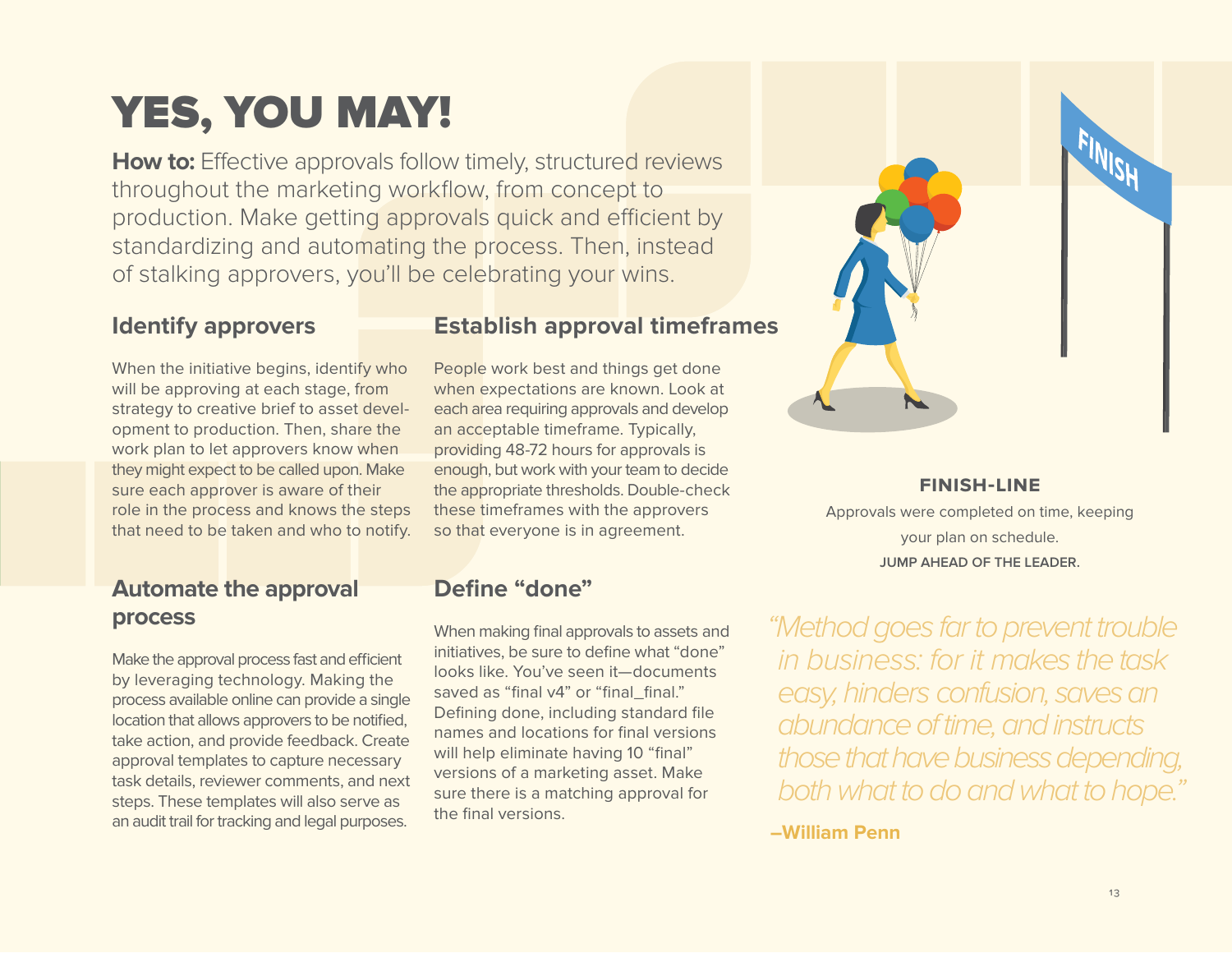## THE JUSTIFICATION GAME

**The Challenge:** Budgets seem tighter than ever. How can you justify adding to your team without any data?

### **Prove it to me**

You barely got through that last assignment, working nights and weekends, and suddenly, you're tossed right into a new one. You simply cannot continue working like that. You need more help! Besides, you have a vacation planned toward the end of this new assignment that you don't want to miss. How will you justify adding more resources to the new work request when management saw you got it done last time?

This is a challenging game!

Marketing budgets are still not what they used to be, but expectations for deliverables haven't changed. The pipeline for marketing deliverables is non-stop.

When playing this game, you can't just hide from the problem and ignore the elephant in the room. It requires continuous justification for dollars, time, and resources. It's nearly impossible to support your request without hard metrics to back it up.

Management wants to know how many resources you need and how much cost it will add to the deliverable. They need to know how adding resources might reduce the timeline. They wonder if you've squeezed the turnip enough to make your processes as efficient as possible. It takes more than selling skills to win this game.

# 3.5% **<sup>4</sup> CMOs ONLY SAW**

**increase in budget**

**although cmos expected an 8% increase in their budgets, they actually only saw 3.5%** 

## **understaffed**

You ignore the resources elephant in the room and hope it will fix itself, resulting in more late nights and missed deadlines. **STAY ON YOUR CURRENT SPACE.**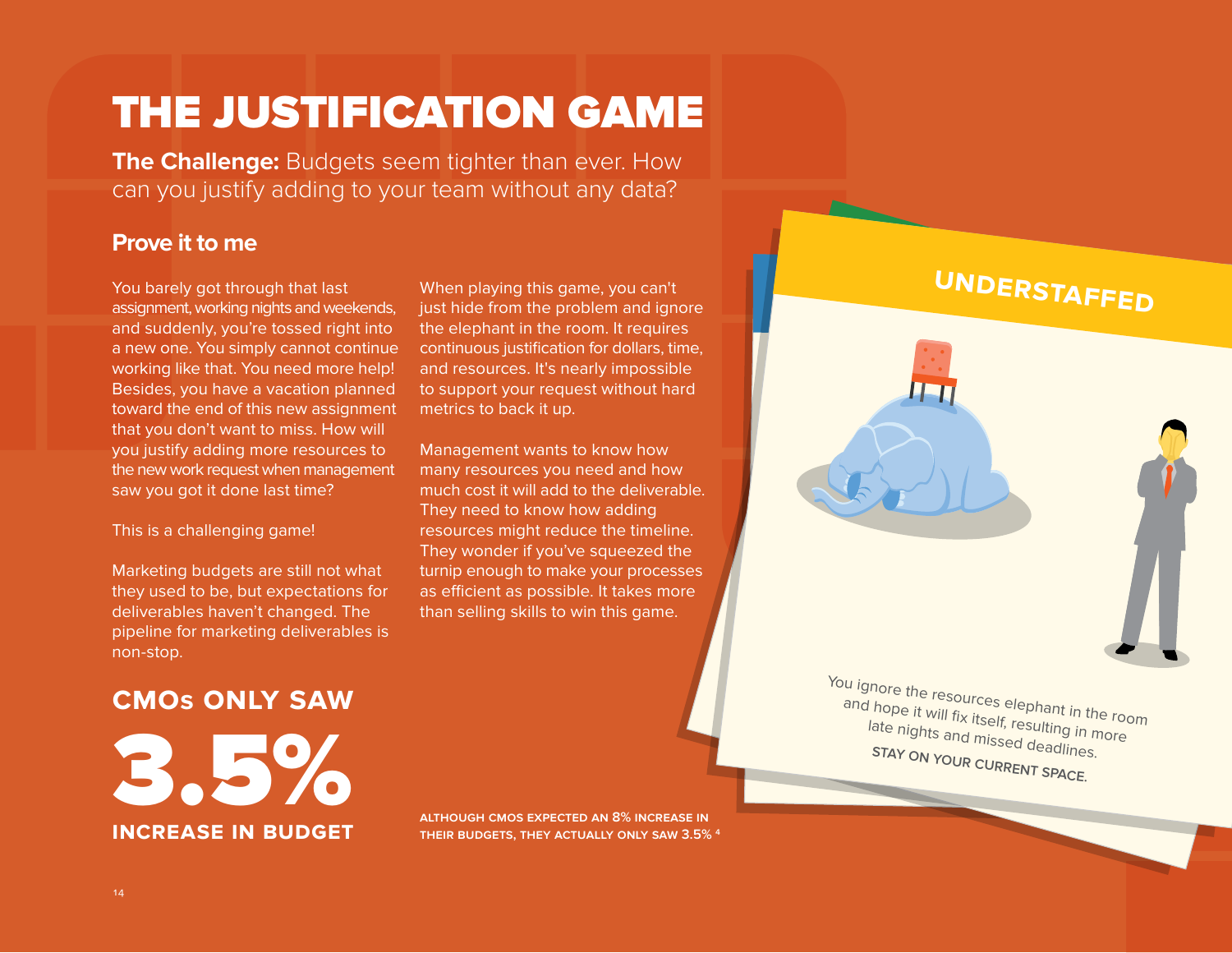## MEASURE WHAT YOU MANAGE

**How to:** By mastering this game, you will reap the rewards! The keys to success are hidden in your data. Start tracking and analyzing your marketing activities, including budget and hours, and you'll unlock the secrets to the justification game.

### **Uncover productivity improvements**

Analyze your data to find areas for improvements to productivity. Compare the hours spent on completed deliverables and individual tasks and see where your team is spending the most time. Look at campaign turn-around time and review planned versus actual hours worked to identify best practices and discover opportunities for improvement.

#### **Improve resource allocation**

Provide real-time visibility into what your different resources are working on. By knowing where resources are allocated, you can present a capacity snapshot to management that shows how much new work can actually be staffed. Also, understanding how many hours



are spent on a given task allows you to better plan the allocation of resources in future deliverables.

### **Provide cost reporting**

Transparent budgets—showing both planned and actual cost data—gives leadership confidence in your ability to manage marketing initiatives. There is nothing like hard data to paint a truthful picture. Track all deliverable costs including the overall costs of a campaign, resource costs per hour, agency costs, and charge-backs. Deliver reports that communicate your success.



### **THE Champions**



Your team completes everything perfectly and on time. **JUMP TO THE END OF THE GAME.**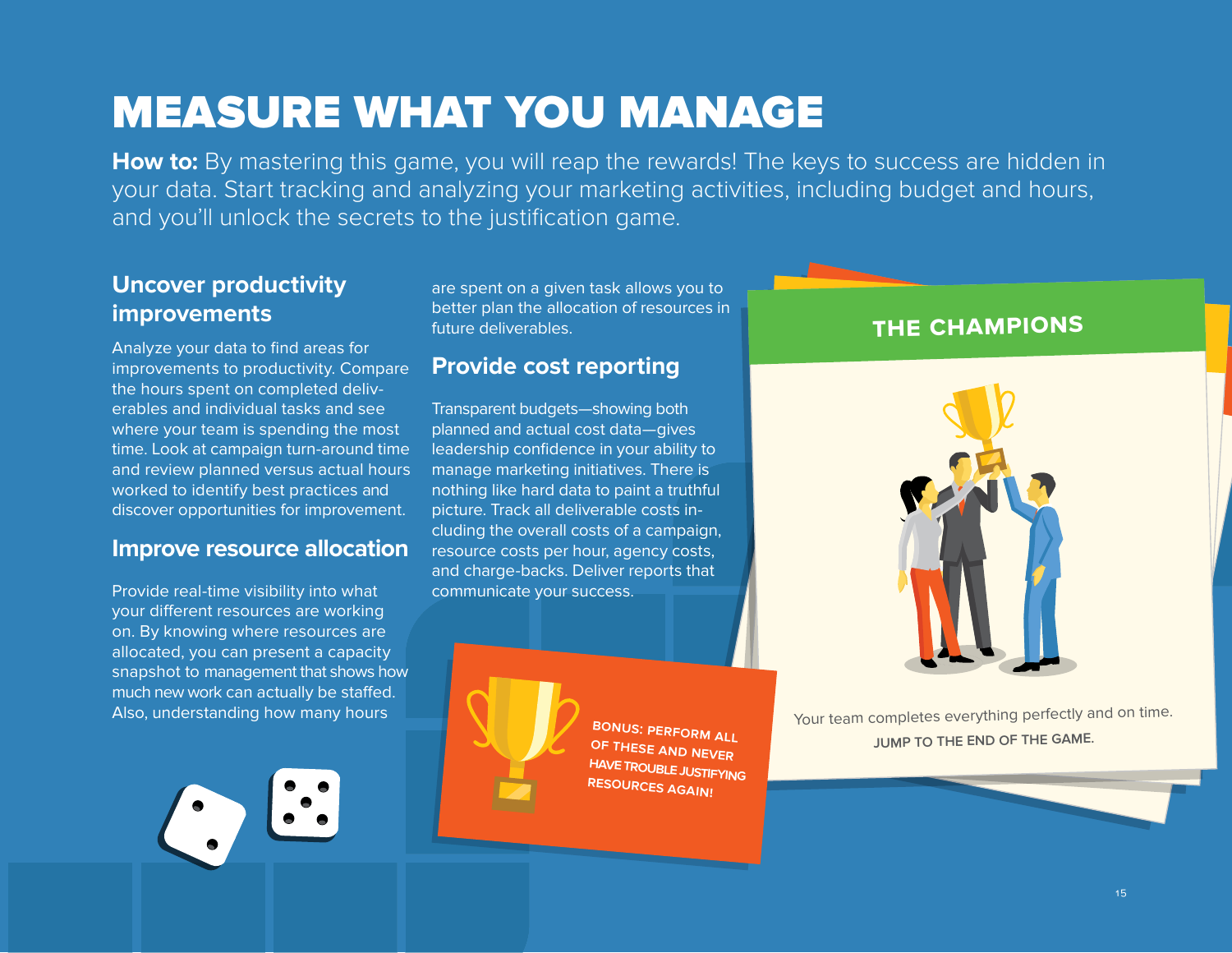## MARKETING GAME CHEAT CODES

When you change marketing from a game of chance to a game of strategy, you will win every time. The best strategy is enterprise work management—a unified process that manages all work activities, with full visibility and two-way collaboration for everyone. Enterprise work management is your game changer.



#### **Centralize**

Plan and track marketing activities and people in one place.



#### **Standardize** Automate repeatable work.



#### **Visibility**

Provide 360-degree transparency into workflow information and communication.



#### **Measure**

Monitor and analyze work activity and cost data.



#### **Collaborate**

Make shared discussions and feedback easy to have.



#### **Reduce**  Streamline requests and processes.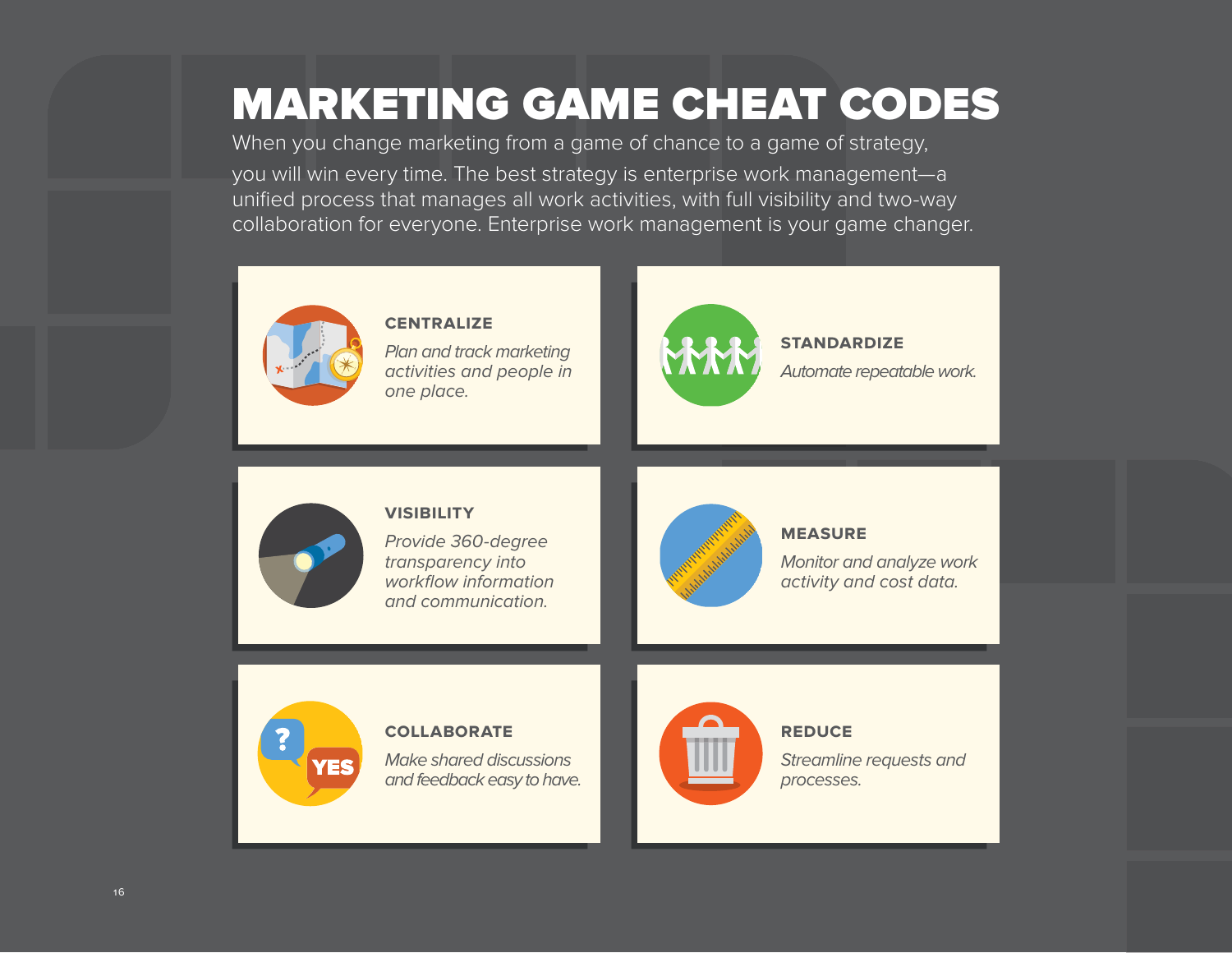

# THE GAME CHANGER

### **AtTask Enterprise Work Management**

Enterprise Work Management is your 'ace in the hole' for unifying and standardizing your tools and processes, helping you to master these and many other workflow challenges in your organization.

AtTask is the only cloud-based enterprise work management solution that provides marketing teams a central place to manage

their entire workflow, eliminating wasted time dealing with fragmented tools and processes. Teams, managers, and executives have visibility into work planning, prioritization, and resourcing to help everyone work more efficiently toward achieving the organization's goals.

Let AtTask show you how you can win at the Game of Marketing.

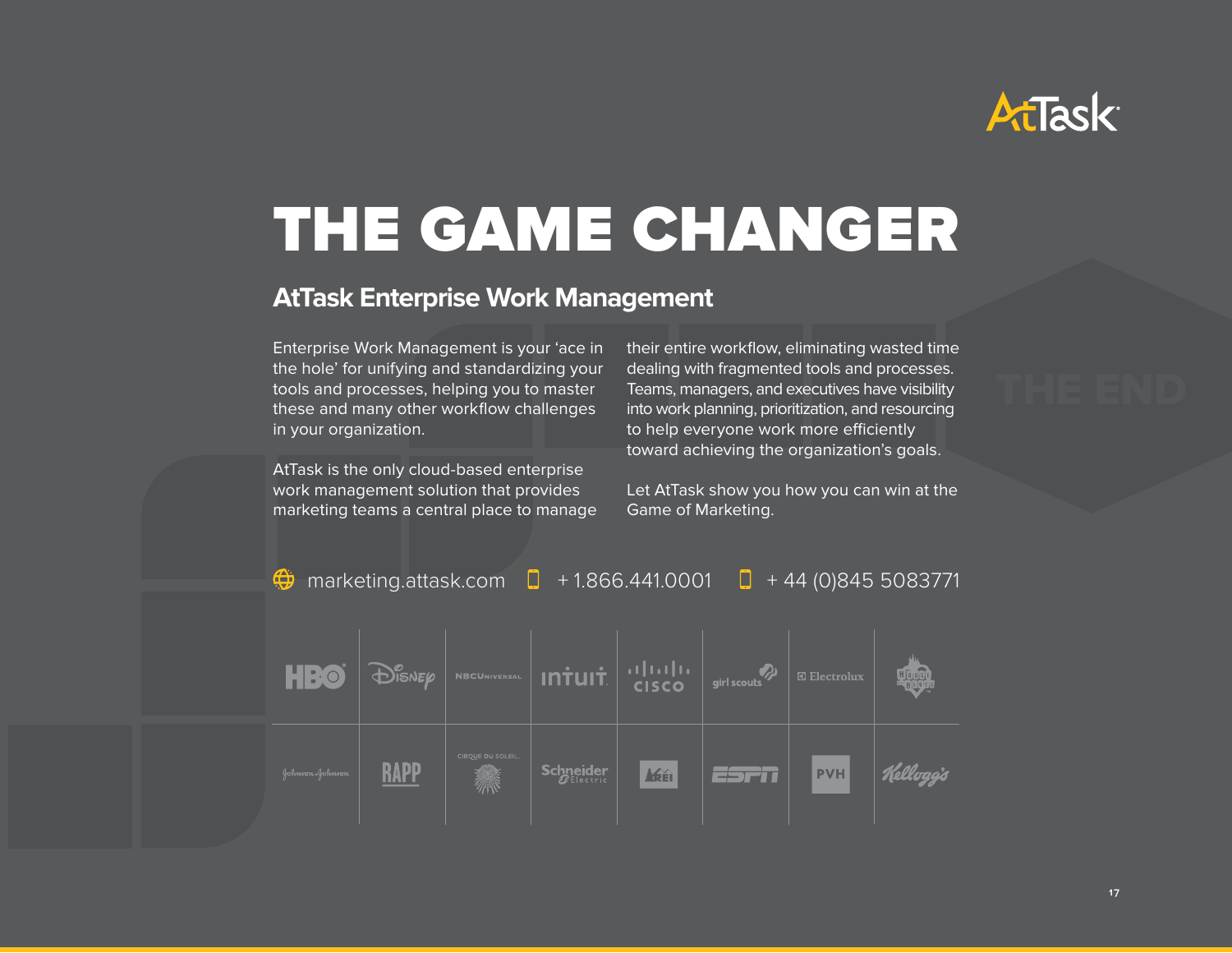### **WORKS CITED**

- 1. http://employerbility.com.au/wp-content/u loads/2013/05/Workplace-Productivity-2013-Summary.pdf
- 2. http://www.compsych.com/press-room/press-releases-2012/678-october-29-2012
- 3. Ibid.
- 4. http://www.basexblog.com/2010/11/04/our-findings/
- 5. http://www.compsych.com/press-room/press-releases-2012/678-october-29-2012
- 6. http://blogs.wsj.com/source/2011/09/18/the-five-drivers-of-happiness-at-work/
- 7. http://www.pmi.org/business-solutions/~/media/PDF/Business-Solutions/The-High-Cost-Low-Performance-The-Essential-Role-of-Communications.ashx
- 8. http://www.pwc.com/en\_US/us/public-sector/assets/pwc-global-project-management-report-2012.pdf